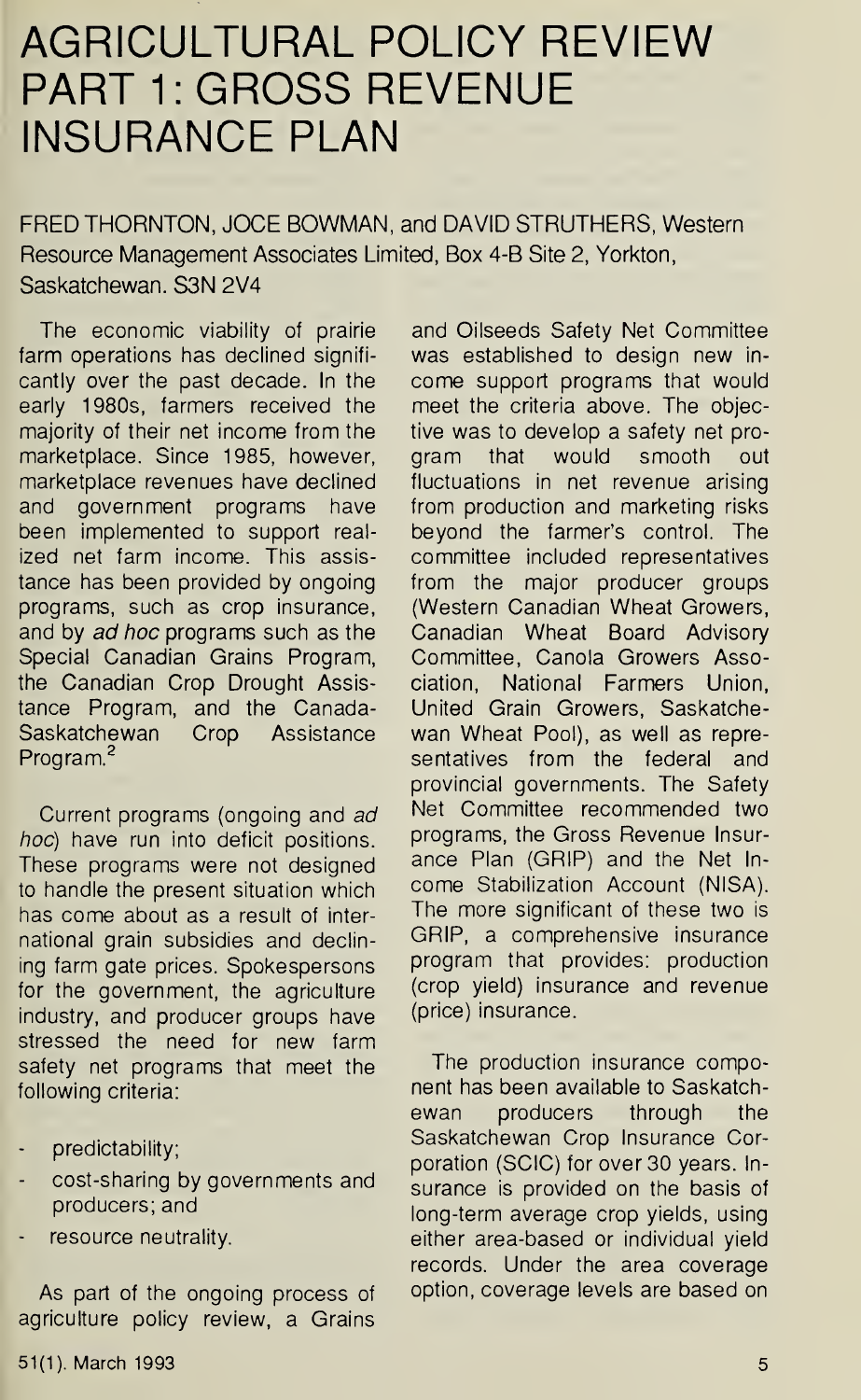15 year moving average yields that SCIC has calculated for summerfallow and stubble cropping in each of 23 "risk" areas in the province. Higher coverage is offered for crops seeded on summerfallow than for crops on stubble. Under the individual coverage option, a producer's insurable yield level for each crop is determined by averaging 10 years of his/her individual yield records. In the event that a producer does not have 10 years of personal records, he/she must rely, in part, on the 15 year moving average yields for his/her "risk" area (area coverage). For example, a producer with 2 years of individual records would have to use 8 years of area records to calculate his/her 10 year yield averages. Each year the producer would use more of their own data, until such time as they had 10 years of personal records. Production insurance payments are triggered when uncontrollable natural hazards, such as drought, reduce crop yields below guaranteed levels.

The revenue insurance component was introduced as GRIP in 1991. Farmers used their individual 10 year crop yield records (their yield guarantees under production insurance) and a 15 year moving average price, indexed to the cost of farm inputs, to calculate a gross revenue insurance level per acre. As in the case of production insurance, producers with less than 10 years of personal yield records used yield data for their risk area to calculate coverage levels. The program was based on individual crop commodities (i.e., each crop was insured individually). Payments were triggered when the revenue received from the marketplace and from production insurance was below the insured revenue level. With the introduction of GRIP in 1991, farmers could choose between three program options: production insurance only,

revenue insurance only, or a combined program that insured crop yield as well as gross revenue.

From an agro-economic perspective, the 1991 version of GRIP was criticized for two reasons:<sup>1</sup>

1) Market responsiveness - Ideally, farmers should make their annual planting decisions based on market signals. The mix of crops and livestock they decide to produce should be determined by market opportunities and the degree of risk they are willing to accept. Under the 1991 GRIP program, revenue insurance levels were crop-specific. This distorted cropping decisions by providing a direct incentive to produce those crops with the highest revenue guarantees, even if market demand was low or the producer had no prior experience growing the crop. This, combined with the fact that the program did not include forages, reduced incentives for crop diversification.

2) Moral hazard - Moral hazard occurs when a program or policy takes away the incentive to do the best job possible with a given set of resources. Under the 1991 GRIP program, guaranteed revenue levels were higher than the expected market revenues for all crops. With expected prices so low that there was little probability that market revenues could exceed the GRIP guarantee, producers had no incentive to grow a good crop. Instead, producers could choose to accept the guarantee and maximize income by minimizing expenditures for cropping inputs such as pedigreed seed, fertilizer, and pesticides.

To rectify these problems, the Saskatchewan government changed the GRIP program for 1992. Under the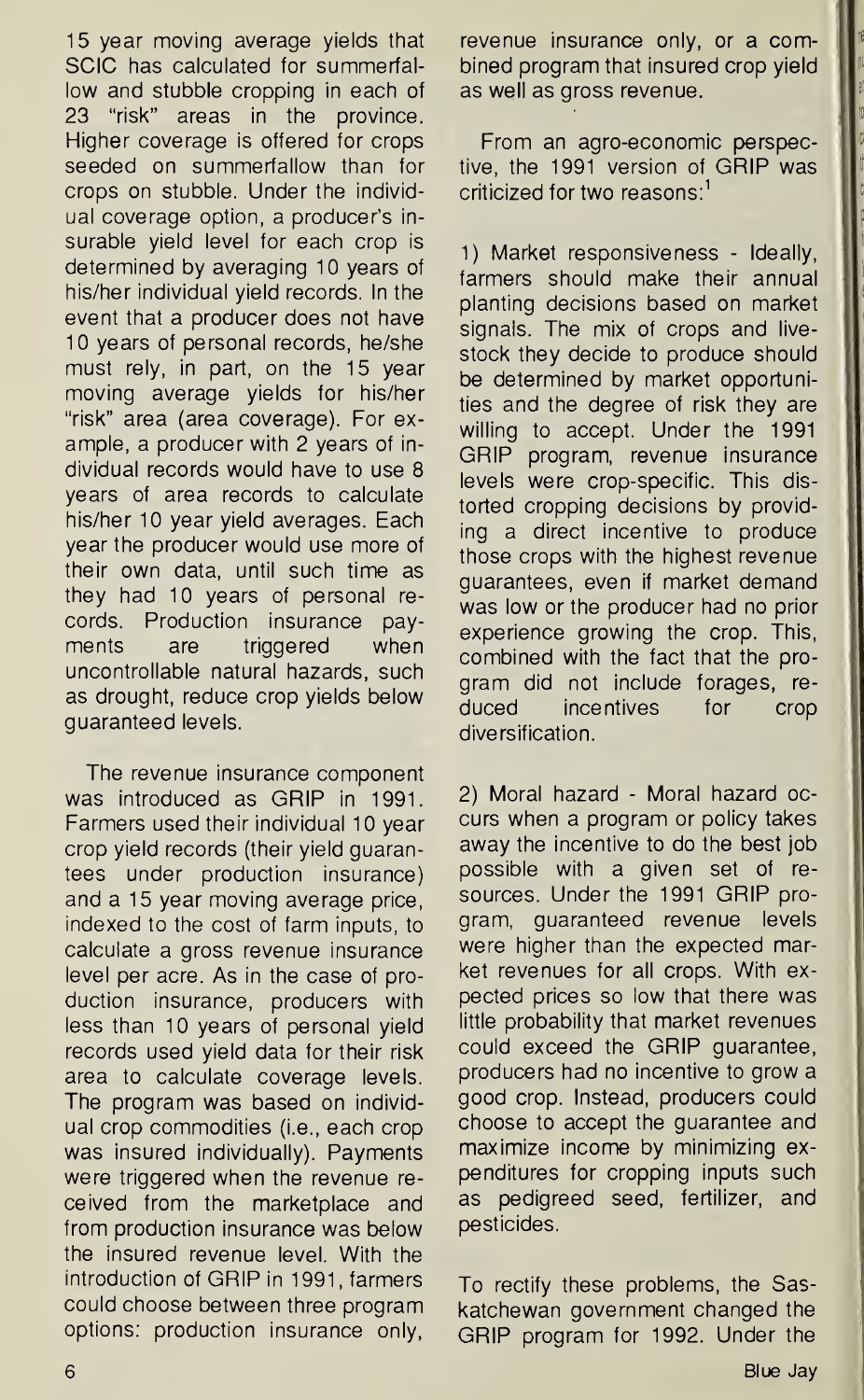new program, production and revenue insurance remain as separate entities. Production insurance reverts to an annual program and producers can choose to insure some or all of their crops. The revenue insurance component operates like a deficiency payment. Benefits are determined from: producers' 10 year average yields; their SCIC risk area; crop(s) seeded; whether the crop is grown on summerfallow, stubble, or irrigated lands; and soil quality. Payouts and premiums are determined for a "basket of crop commodities" grown in a given risk area. Producers receive a regionally based acreage payment indexed to their individual 10 year yield information. Payouts are based on the number of seeded acres, regardless of the mix of crops that is grown. This approach is more market responsive since payments are not based on individual crops. Producers will tend to grow crops that will earn the highest market revenue. The risk of moral hazard is also reduced, since the annual payout is received for each crop grown, regardless of crop yields and market revenue. Producers will attempt to optimize crop yields through the use of inputs, since higher yields will result in higher economic returns.

Potential impacts on the landscape Despite the fact that the agricultural policy review process identified resource neutrality and environmental sustainability as key components of the framework for new programs and policies, the 1992 version of the Gross Revenue Insurance Plan has several flaws:

1) Land use - Currently, GRIP does not provide adequate disincentives to prevent undesirable changes in land use. Like many other programs, GRIP is acreage based. The payouts that producers receive are based on

seeded acreage. The more seeded acreage a producer has, the more program benefits they will receive. In order to maximize program benefits, producers have two options:

a) They can increase the proportion of their cultivated acreage that is seeded by reducing the amount of summerfallow acres. This has positive implications in terms of soil conservation. Summerfallow tillage increases the potential for soil erosion losses and reduces the longterm productivity of the soil. However, producers with less than 10 years of personal yield records, who must use risk area data to calculate their long-term yield coverage levels, may have lower coverage if they decide to continuous crop, since the risk area data provides lower yield guarantees for stubble than for summerfallow.

b) They can expand their seeded acreage by converting tame forage, native grassland, wetlands, and wooded areas to cultivation. Under the revenue insurance component of the GRIP program, an annual seeded acreage cap is calculated for each producer. In any year, seeded acreage above this cap is not eligible for revenue insurance coverage. This acreage cap was designed to limit increases in seeded acreage above those normally occurring as a result of yearly fluctuations in weather, markets, etc. However, the cap does not prevent producers from continuing to expand their cultivated acreage base. Since the cap is based on the ratio between seeded and cultivated acres, producers can continue to gradually convert more land to cultivation without affecting their seeded acreage cap. As long as they maintain this ratio (or increase it), their entire seeded acreage in any given year will be eligible for revenue insur-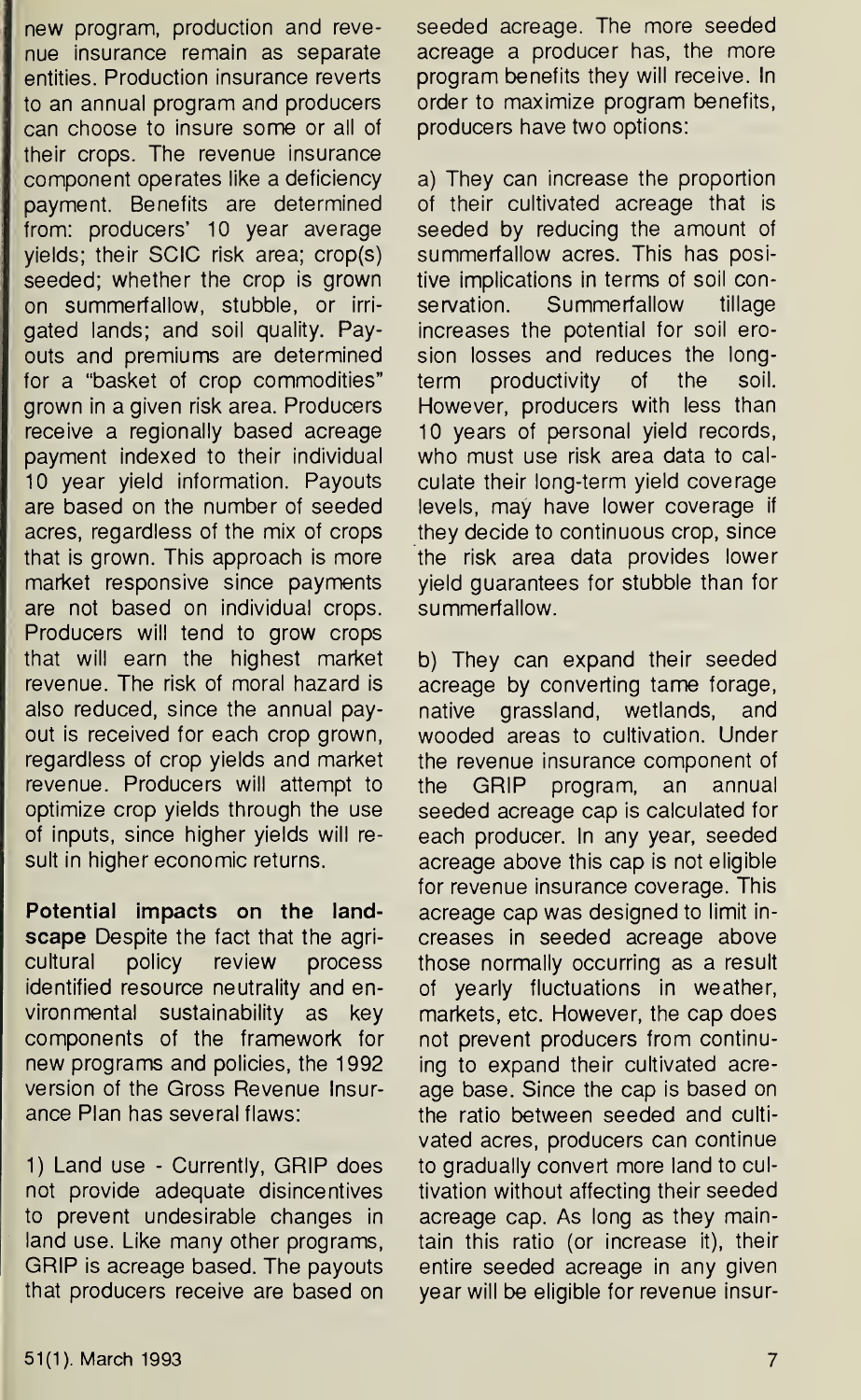ance coverage. The production insurance component of GRIP also facilitates these types of activities by providing yield coverage for fragile soils that are not suited to annual crop production. Canada Land Inventory (CLI) class 5 (improvable pasture) and class 6 (non-improvable pasture) qualify for production insurance the year that they are converted to crop land. The removal of natural vegetation and wetlands, along with the subsequent cultivation of these fragile soils, increases the potential for soil degradation and results in losses of wildlife habitat. These practices will also have serious negative implications for the functioning of the ecological processes that are vital to the sustainability of the prairie landscape.

2) Diversification - Diversification is a critical component of an economically and environmentally sustainable landscape. Diversification may involve longer crop rotations incorporating a broader range of crops, conservation tillage practices, and/or a better balance of cropping and livestock enterprises. Insurance programs tend to promote specialization over diversification by reducing the risk associated with investing all of one's resources into a single type of venture. In the case of agriculture, this has resulted in the misuse of land and other natural resources. Land that is best suited for livestock production and/or wildlife habitat has been converted to annual crop production. The GRIP program does not promote diversification. Forages, forage seed, tame pasture, and rangeland are not eligible for revenue insurance coverage. The exclusion of these crops results in an economic disincentive to integrate crop and livestock production and, in particular, to grow forages which provide good protection against soil degradation.

3) Soil conservation - There are two separate issues relating to the effects that GRIP may have on soil conservation:

a) Under area coverage, production insurance penalizes producers who adopt soil conserving practices such as extended crop rotations and/or conservation tillage by differentiating between stubble and summerfallow yield coverage levels. Higher coverage is offered on summerfallow crops than for crops on stubble. Also, if conservation practices result in lower yields over the short-term, producers will be faced with lower coverage levels and increased premiums.

b) By introducing a new set of incentives and disincentives, the GRIP program may influence land management decisions. Since the program is based on seeded acreage, producers may be reluctant to em ploy soil conservation practices that will take land out of production (eg. forage establishment, shelterbelts, etc.) even if it is the obvious best use of the land. In this respect, GRIP is in direct contradiction with government funded soil conservation and wildlife habitat programs such as the Save Our Soils program and the Permanent Cover Program.

Possible Solutions It is obvious that, despite the government's claim that all policies must be environmen tally sound, the developers of the GRIP program did not give thorough consideration to environmental sustainability when they designed the program. The 1992 version offers some improvement in the area of market responsiveness and diversification, but there is still a need for further changes. The following suggestions are provided: